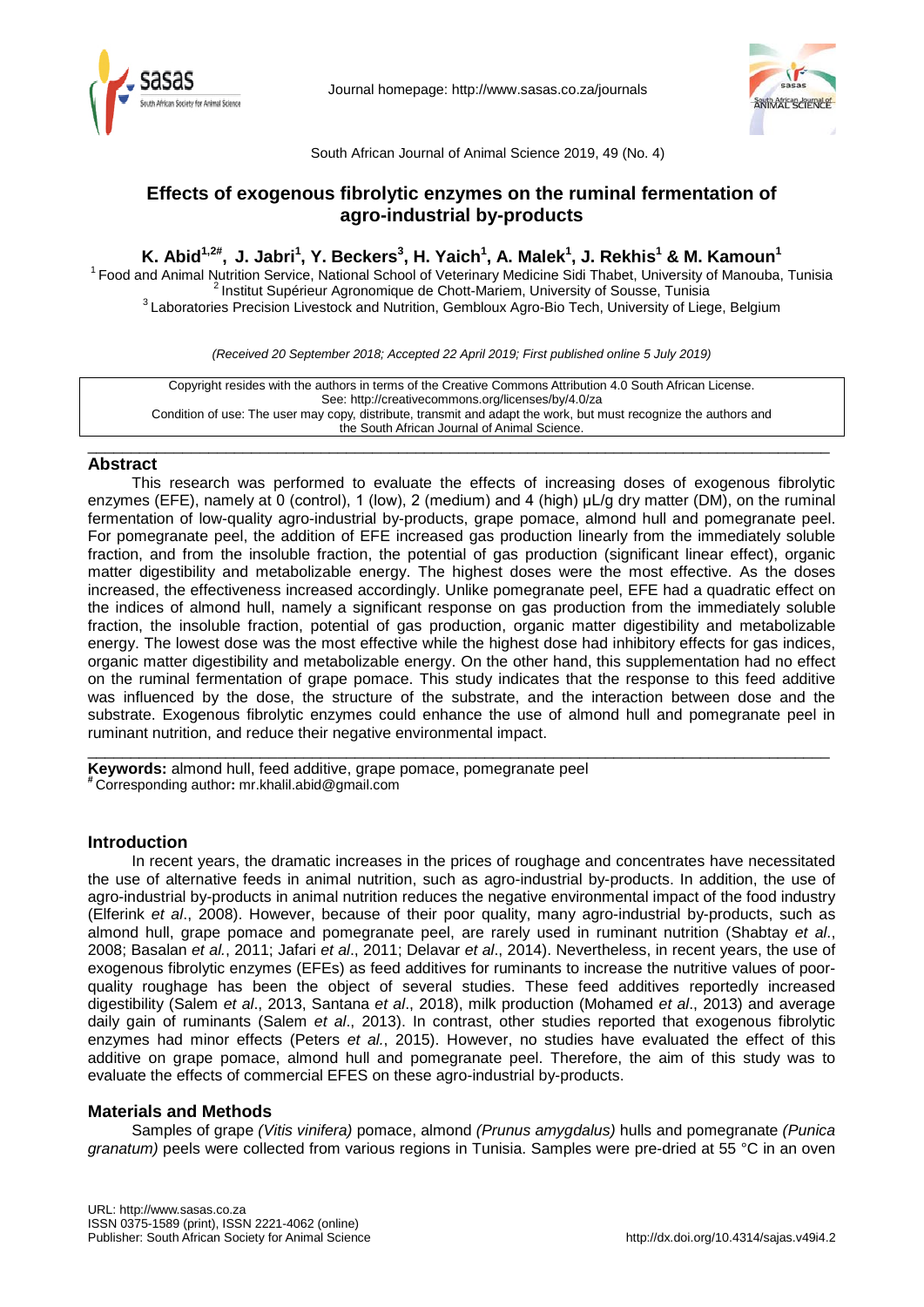to constant weight, then ground through a 1 mm screen. Dry matter (DM), organic matter (OM), crude protein (CP), crude fibre (CF), ether extracts (EE), calcium (Ca) and phosphorus were determined according to the methods described by AOAC (1990). Neutral detergent fibre (NDF), acid detergent fibre (ADF) and acid detergent lignin (ADL) were assessed according to the method described by Van Soest *et al. (*1991), using a fibre analyser (ANKOM<sup>220</sup>, ANKOM Technology, Macedon, NY). Condensed tannin (CT) contents were determined according to the method described by Makkar (2000). The chemical analyses were conducted in triplicate.

The nitrogen-free extract (NFE) was obtained from the equation:

 $NFE = 100 - (NDF + CP + EE + ash) (NRC, 2001)$ 

Hemicellulose and cellulose were calculated, using the difference between NDF and ADF, and between ADF and ADL, respectively (Van Soest *et al*., 1991).

The EFEs that were used in this study were a liquid mixture of cellulase plus and xylanase plus (1 : 1/v : v) (Dyadic International Inc., Jupiter Florida, USA), which were extracted from *Trichoderma longibrachiatum* and analysed for their xylanase, endoglucanase and exoglucanase activities in three repetitions, according to the procedures of Wood & Bhat (1988) and Bailey *et al.* (1992). These activities were determined at a pH of 6.6 and a temperature of 39 °C. These reflect the normal rumen conditions of the dairy cow. Xylanase activity was tested using (1%, w/v) oat spelt xylan (catalogueno.X-0627, Sigma Chemical Co., Saint-Louis, MO, USA) as a substrate. Endoglucanase activity was tested using 1% (v/v) medium viscosity carboxymethylcellulose sodium salt (catalogue no.C-4888, Sigma Chemical Co., Saint-Louis MO, USA) as a substrate. Exoglucanase activity was examined using cellulose (catalogue no. S-3504, Sigma Chemical Co., St. Louis, MO, USA) as substrate.

The three by-products were sprayed with an EFE at 0 (control), 1 (low), 2 (medium) and 4 μL g/DM. These treatments were carried out 12 hours before the beginning of incubation.

The test of the ability of EFE to solubilize DM during the pre-interaction period with industrial by-products prior to incubation with rumen fluid was carried out according to the procedure of Elwakeel *et al.* (2007). Samples of 1 g DM of each substrate, supplemented with the EFE of the appropriate dose, were weighed into glass flasks. Then 100 mL of distilled water was added. This mixture was stored for 12 hours at ambient temperature. After incubation, residues were recovered by filtration with Whatman 541 filter paper (Whatman Scientific Ltd, Maidstone, Kent, England). DM losses were determined according to the methods described by AOAC (1990).

The in vitro gas production technique (Menke & Steingass, 1988) was used to study the effect of EFE supplementation on the gas production kinetics of by-product feedstuffs. Samples of 200 mg DM of each ground substrate were mixed with the appropriate enzyme products and doses, then put into 120 mL serum bottles. Each sample was incubated in triplicate with three runs for each treatment. Two non-lactating, fistulated Holstein cows were used as donors of rumen inoculum. These animals were fed twice daily with 8 kg/day of grass and 2 kg/day of a commercial concentrate. Rumen fluid from each animal was collected before the morning feeding via an electric pump. Rumen contents were mixed and filtered through two layers of cheesecloth under a continuous flow of  $CO<sub>2</sub>$  and were kept at 39 °C in a water bath. The rumen inoculum was diluted (1 : 2 v/v) with buffer solution (Menke & Steingass, 1988). Thirty millilitres of the incubation inoculum were added to each serum bottle, which was closed with rubber stoppers, and placed at 39 °C in a shaking water bath for 96 hours. Three blank samples, that is, serum bottles without substrate, were also used to correct for gas production. Gas pressure was measured at 2, 4, 6, 8, 12, 24, 48, 72 and 96 hours after the start of incubation, using a pressure transducer (model PX4200-0100GI, Omega Engineering Inc., Laval, QC Canada) connected to a visual display transducer (Data Tracker 200, DataTrack Process Instruments Ltd, Christchurch). After each measurement, the gas was released. The net gas pressure for each treatment was calculated by subtracting the gas production from the blank bottles.

Kinetic gas production indices were estimated by using the non-linear model (Proc NLN) procedures of SAS (2001) to fit the data to the exponential model of Ørskov & McDonald (1979):

 $GP_{(t)} = A + B (1 - e^{-Ct})$ 

where: GP is the cumulative volume of gas produced (mL/g DM);

t is the incubation time (h);

A is the gas production from immediately soluble fraction (mL/g DM);

B is the gas production from immediately insoluble fraction (mL/g DM);

 $A + B$  is the potential of gas production (mL/g DM);

C is the rate of gas production for the insoluble fraction (mL/h).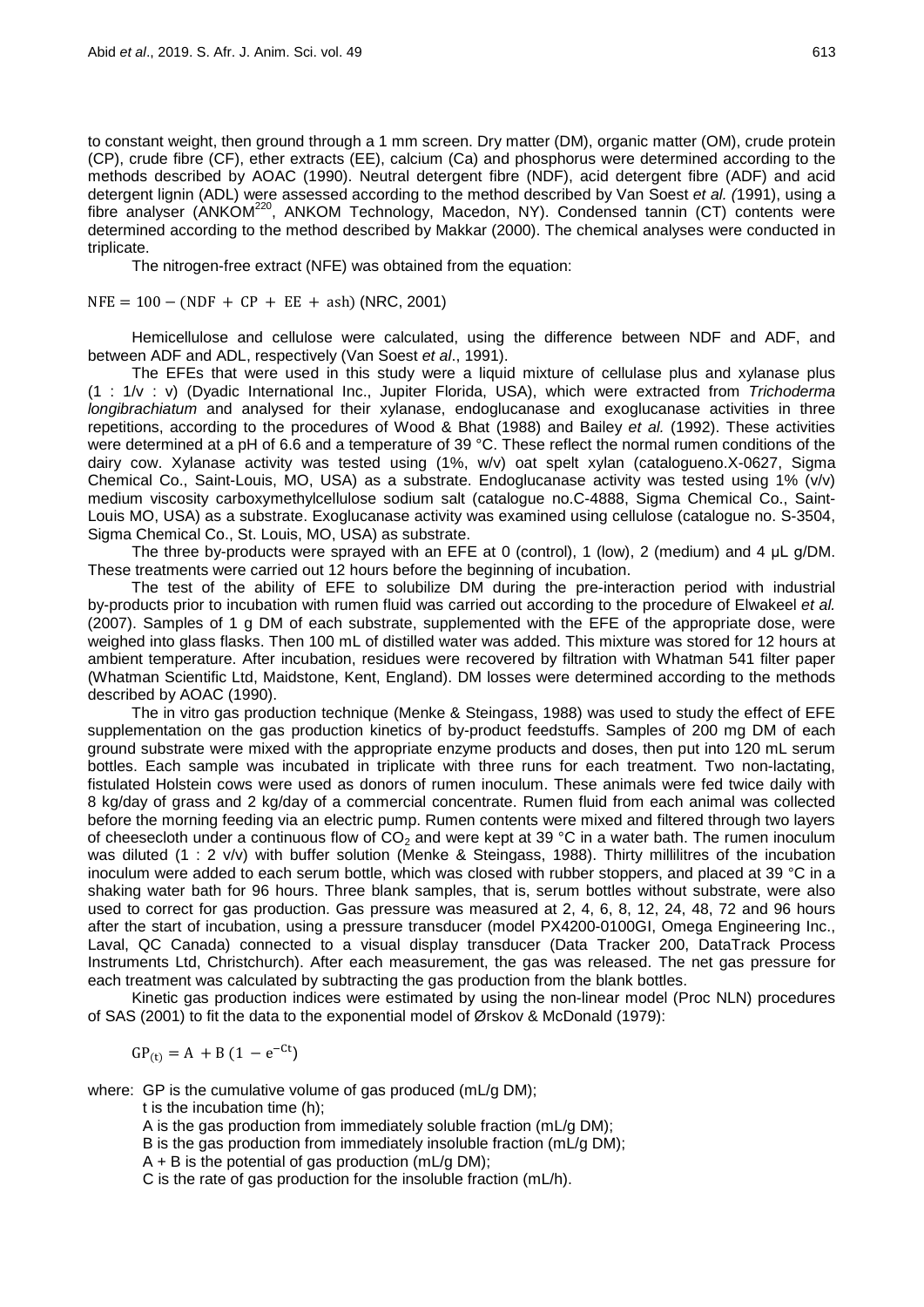The ME values and organic matter degradability (OMD) contents were estimated:

 $ME = 2.2 + 0.136 \times GP + 0.0057 \times CP$  (Menke & Steingass, 1988)

 $OMD = 14.88 + 0.889 \times GP + 0.45 \times CP + 0.0651 \times Ash$  (Menke & Steingass, 1988):

where: ME is metabolizable energy in MJ/kg DM;

OMD is organic matter degradability in %;

CP is crude protein in % DM, ash in % DM;

GP is the net gas production (mL) from 200 mg after 24 hours of incubation.

A completely randomized design with  $4 \times 3$  factorial arrangement was used to assess the effect of the four doses of EFEs and of the three agro-industrial by-products. Mean values of each individual sample from each run in each treatment were used as the experimental unit. Data from the experiment were analysed using the general linear model (Proc GLM) procedure of SAS (2001), with the following model:

 $Y_{ijk} = \mu + D_i + S_i + (S \times D)_{ij} + e_{ijk}$ 

where:  $Y_{iik}$  is the dependent variable;

μ is the overall mean;

 $D_i$  is the effect of the ith enzyme dose (I = control, low, medium and high);

 $S_i$  is the effect of the j<sup>th</sup> substrate (j = grape pomace, almond hull and pomegranate peel);

 $(S \times D)_{ii}$  is the effect of the interaction between the enzyme dose and substrate;

 $e_{ijk}$  is the random residual error.

Orthogonal polynomial contrasts were used to examine the linear and quadratic effects of enzymatic preparation doses for each agro-industrial by-product. PROC IML of SAS (2001) was used to generate the orthogonal coefficients of unequally spaced treatment doses. Duncan's multiple range tests were used to test the significance of data means (Duncan, 1955). A difference at *P* <0.05 was considered significant.

#### **Results and Discussions**

**Table 1** Chemical composition of grape pomace, almond hull and pomegranate peel (% dry matter)

| Constituent (%)         | Grape pomace | <b>Almond hull</b> | Pomegranate peel |  |
|-------------------------|--------------|--------------------|------------------|--|
|                         |              |                    |                  |  |
| Dry matter *            | 52.2         | 31                 | 31.3             |  |
| Organic matter          | 92.2         | 91.6               | 94.3             |  |
| Crude protein           | 14.1         | 3.2                | 2.6              |  |
| Ether extracts          | 9.5          | 1.0                | 2.2              |  |
| Crude fibre             | 27.5         | 13                 | 13.5             |  |
| Neutral detergent fibre | 43.4         | 21.9               | 16.8             |  |
| Acid detergent fibre    | 36           | 19.8               | 16               |  |
| Acid detergent lignin   | 26.8         | 7.8                | 4.6              |  |
| Hemicellulose           | 8.4          | 2.1                | 0.8              |  |
| Cellulose               | 12.6         | 12 <sup>2</sup>    | 11.4             |  |
| Ash                     | 7.8          | 8.4                | 5.7              |  |
| Phosphorus              | 0.3          | 0.1                | 0.1              |  |
| Calcium                 | 0.6          | 0.2                | 0.3              |  |
| Condensed tannin        | 0.8          | 3.8                | 1.5              |  |
| Nitrogen-free extract   | 25.2         | 65.5               | 72.7             |  |

**\*** % fresh mass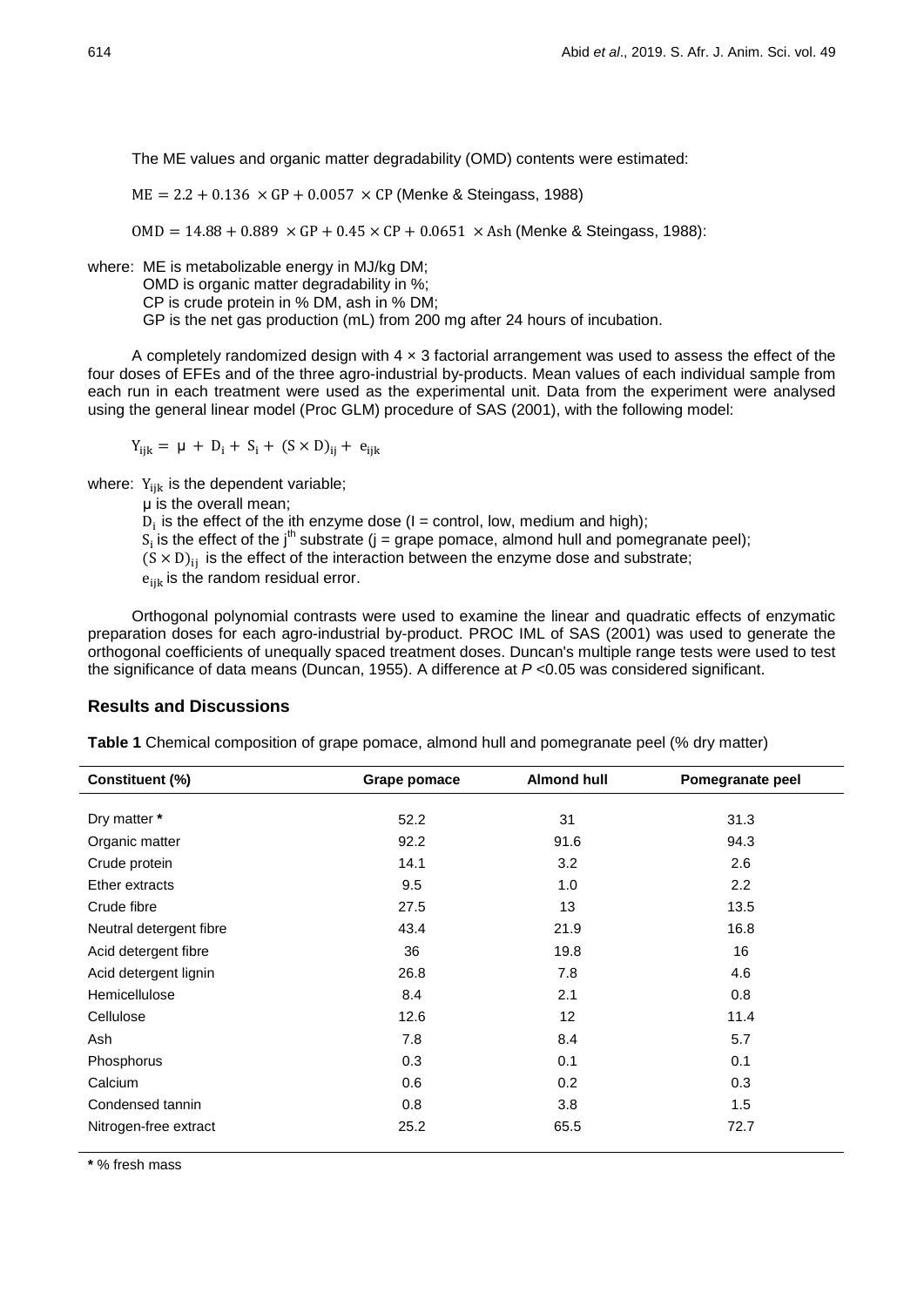The chemical compositions of the by-product feedstuffs that were used in this study (Table 1) were consistent with those found by Basalan *et al.* (2011) for grape pomace, by Jafari *et al.* (2011) for almond hull, and by Shabtay *et al.* (2008) for pomegranate peel. The CP levels of almond hull and pomegranate peel were very low, below the level required (7% - 8% DM) for optimum rumen function (Van Soest, 1994). The lignin fraction of grape pomace was very high. In fact, the latter decreased the attachment of ruminal microbes to feeds (Paya *et al.*, 2007). The condensed tannin levels of almond hull were very high, which can partially inhibit the activity of rumen flora (Williams & Coleman, 1992).

The EFE used in this study contained 2267 units of xylanases/mL, 1161 units of endoglucanase/mL and 113 units of exoglucanase/mL.

The effects of EFE in DM disappearance after 12 hours of pre-incubation are shown in Figure 1. The gas kinetics parameters and rumen fermentation profile are shown in Table 2.



**Figure1** Effect of exogenous fibrolytic enzymes on the dry matter disappearance after 12 h of pre-incubation a,b Different letters following mean doses for each agro-industrial by-product indicate that they are significantly different (*P* <0.05)

The addition of EFE improved gas production from the immediately soluble fraction of pomegranate peel at the highest dose (*P* <0.05, linear effect), and almond hull at a low dose (*P* <0.05, quadratic effect). This effect may be because of partial solubilisation of the DM during pre-incubation (Figure 1). The increase in gas production from the immediately soluble fraction may be a way of overcoming the problem of low intakes of these by-products (Wang *et al.* 2013). Likewise, Wang *et al.* (2004) reported that the addition of a fibrolytic enzyme to wheat straw increased the soluble fraction. The supplementation of this additive also improved the gas production from the insoluble fraction of pomegranate peel at the highest dose (*P* <0.05, linear effect), and almond hull at a low dose (*P* <0.05, quadratic effect). This effect may be because of eliminating structural barriers during the pre-incubation period, which increased the attachment of ruminal micro-organisms to undigested feed particles and improved the number of ruminal cellulolytic bacteria (Nsereko *et al*., 2000; Wang *et al*., 2001; Giraldo *et al*., 2008). Moreover, this supplementation increased the potential of gas production, OMD and ME of pomegranate peel at the highest dose (*P* <0.05, linear effect), and almond hull at a low dose (*P* <0.05, quadratic effect). Similar results were found by Togtokhbayar *et al.* (2015) for wheat straw. However, in the present study the very high dose of EFE had inhibitory effects (*P* <0.05, quadratic effect) for almond hull. The non-linear effects of EFE doses have also been proven in vivo (Kung *et al*., 2000). Morgavi *et al.* (2004) hypothesized that the excessive doses of enzyme block the adhesion sites for the bacteria, which decreases microbial adhesion to the substrates. Nsereko *et al.* (2000) hypothesized that the free hydrolysed sugar that remains bound to the fibre after pre-treatment blocks the sites of action of the enzyme. Treacher & Hunt (1996) hypothesized that the excessive doses of enzymes can release anti-nutritional factors from the substrate, such as condensed tannin. Unlike with almond hull or pomegranate peel, the addition of EFE to grape pomace did not affect DM solubilize and ruminal fermentation. This result may be because of the high lignin contents of grape pomace, which protect cellulose and hemicelluloses from hydrolytic enzymes (Hatfield *et al*., 1999). These results showed that the response to EFE addition was influenced by the by-products' substrate. The same result was found by Elghandour *et al.* (2016) and Santana *et al.* (2018).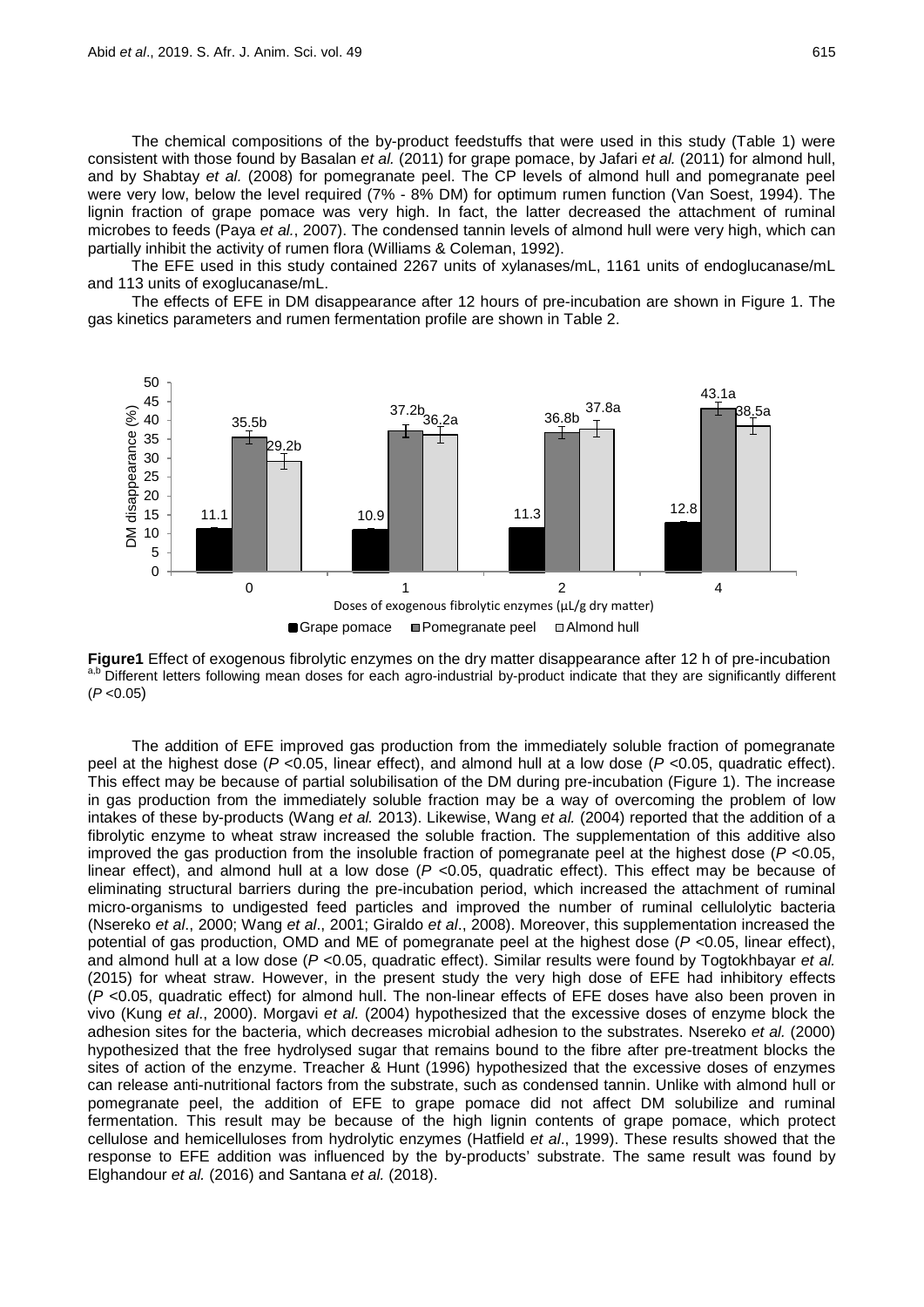| Substrate (S)    | Enzyme dosage (D) (µL/g DM) |                   | Gas kinetic indices |                     |             |                   | Rumen fermentation profile |  |
|------------------|-----------------------------|-------------------|---------------------|---------------------|-------------|-------------------|----------------------------|--|
|                  |                             | A                 | $\sf B$             | $A + B$             | $\mathsf C$ | ME                | <b>OMD</b>                 |  |
| Almond hull      | $\mathbf 0$                 | $12.7^{b}$        | $178.4^{b}$         | $191.1^{b}$         | 0.078       | 8.09 <sup>b</sup> | $55.2^{b}$                 |  |
|                  | 1                           | 19.7 <sup>a</sup> | $205.1^a$           | $224.8^a$           | 0.075       | 9.31              | 63.8 <sup>a</sup>          |  |
|                  | 2                           | $14.9^{b}$        | $176.7^{b}$         | $191.6^{b}$         | 0.078       | 7.93 <sup>b</sup> | $54.2^{b}$                 |  |
|                  | 4                           | $6.2^C$           | $168.2^c$           | $174.4^c$           | 0.078       | 7.63 <sup>c</sup> | $52.2^c$                   |  |
|                  | Linear                      | n.s               | n.s                 | n.s                 | n.s         | n.s               | n.s                        |  |
|                  | Quadratic                   | $***$             | $***$               | $***$               | n.s         | $\star\star$      | $^{\star\star}$            |  |
| Pomegranate peel | $\mathbf 0$                 | $9.4^b$           | $170.1^b$           | $179.5^{b}$         | 0.158       | 7.20 <sup>b</sup> | $49.0^{b}$                 |  |
|                  | 1                           | $10.2^{b}$        | $183.7^{ab}$        | 193.9 <sup>ab</sup> | 0.157       | $7.60^{ab}$       | $51.6^{ab}$                |  |
|                  | $\overline{c}$              | $12.1^{b}$        | $184.3^{ab}$        | $196.4^{ab}$        | 0.153       | $7.68^{ab}$       | $52.1^{ab}$                |  |
|                  | 4                           | 18.9 <sup>a</sup> | $195.2^a$           | $214.1^a$           | 0.162       | 8.09 <sup>a</sup> | $54.8^{\circ}$             |  |
|                  | Linear                      | $***$             | $\star$             | $***$               | n.s         | $\star$           | $\star$                    |  |
|                  | Quadratic                   | n.s               | n.s                 | n.s                 | n.s         | n.s               | n.s                        |  |
| Grape pomace     | $\mathbf 0$                 | 6.2               | 77.7                | 83.9                | 0.150       | 6.27              | 47.8                       |  |
|                  | 1                           | 6.6               | 78.7                | 85.3                | 0.152       | 6.37              | 48.4                       |  |
|                  | $\overline{c}$              | 5.7               | 84.9                | 90.6                | 0.159       | 6.42              | 48.8                       |  |
|                  | $\overline{4}$              | 5.7               | 85.4                | 91.1                | 0.170       | 6.46              | 49.1                       |  |
|                  | Linear                      | n.s               | n.s                 | n.s                 | n.s         | n.s               | n.s                        |  |
|                  | Quadratic                   | n.s               | n.s                 | n.s                 | n.s         | n.s               | n.s                        |  |
| <b>SEM</b>       |                             | 2.7               | 6.1                 | 7.1                 | 0.17        | 0.52              | 2.0                        |  |
|                  | $P$ -value                  |                   |                     |                     |             |                   |                            |  |
| $\mathsf S$      |                             | ***               | $***$               | $***$               | $***$       | $***$             | $***$                      |  |
| D                |                             | $***$             | $***$               | $***$               | ns          | $***$             | $***$                      |  |
| $S \times D$     |                             | $\star$           | $\star$             | $^\star$            | ns          | $\star$           | $\star$                    |  |

**Table 2** Effect of exogenous fibrolytic enzymes on the gas kinetics indices and rumen fermentation profile of grape pomace, almond hull and pomegranate peel

a,b,c: Different superscripts following mean doses in the column for each agro-industrial by-product indicate that they are significantly different (*P* <0.05)

A: gas production from immediately soluble fraction (mL/g DM)

B: gas production from insoluble fraction (mL/ g DM)

 $(A + B)$ : potential of gas production (mL/ g DM)

C: rate of gas production for the insoluble fraction (mL/ h)

ME: metabolizable energy (MJ/kg DM); OMD: organic matter degradability (%); SEM: standard error of mean

ns: *P* >0.05; \**P* <0.05; \*\**P* <0.01; \*\*\**P* <0.00

#### **Conclusion**

The effectiveness of EFE was influenced by the chemical composition of the by-products, the dose of the EFE, and the interaction between the dose and the substrate. This feed additive in particular increased the ruminal fermentation of almond hull at the lowest dose and pomegranate peel at the highest dose. It could enhance the use of low quality agro-industrial by-products such as almond hull and pomegranate peel in ruminant nutrition.

#### **Authors' Contribution**

KA, JJ, and HY performed the experiments, KA and JJ analysed the data. KA collected by-products and wrote this paper. MK corrected the paper. YB, AM, JR and MK supervised the research project.

#### **Conflicts of Interest Declaration**

The authors declare there are no conflicts of interest.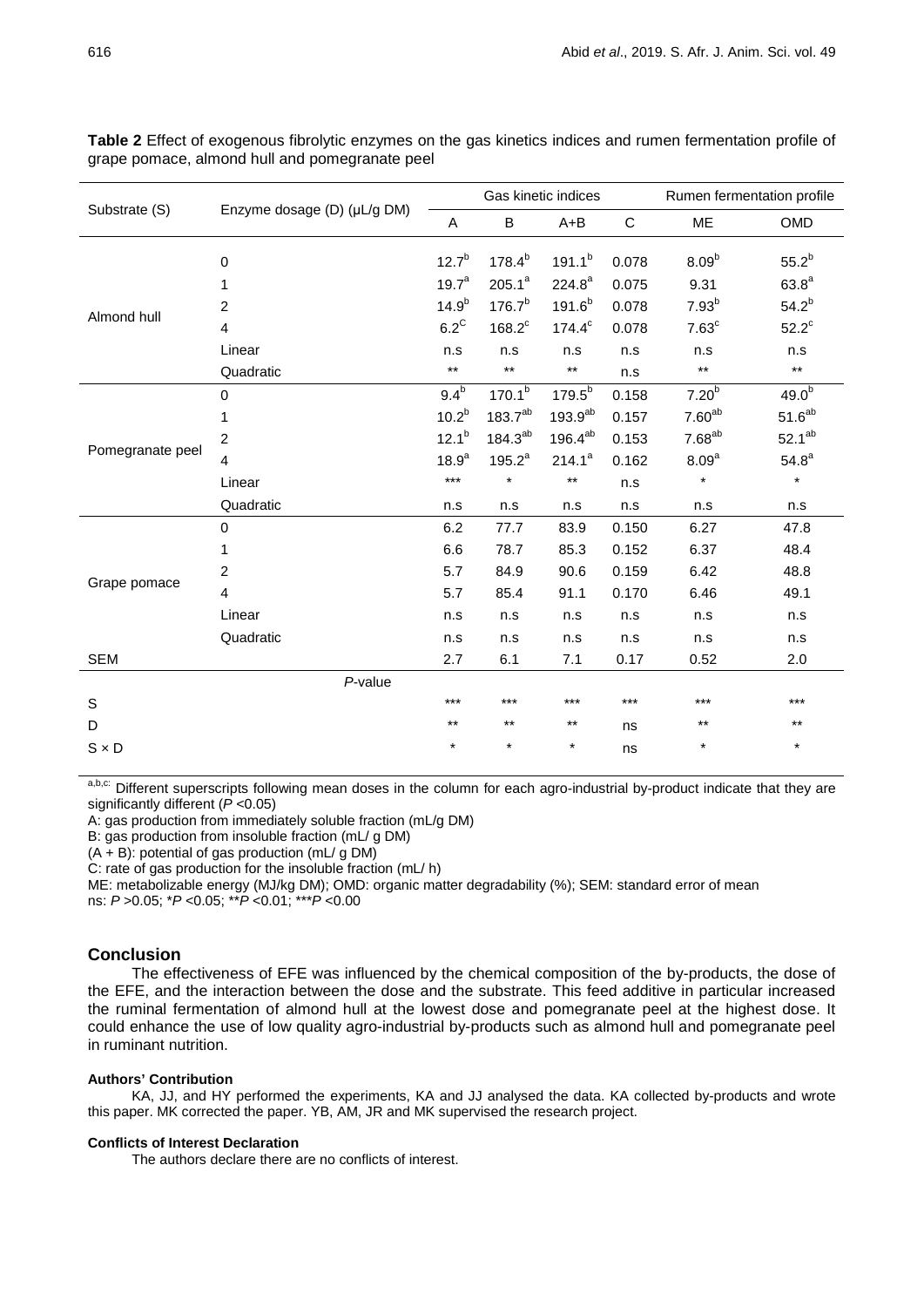**References**

AOAC, 1990. Official Method of Analysis. 15th edition. Association of Official Analytical Chemists, Inc, Washington, USA.

- Bailey, M.J., Biely, P. & Kaisa, P., 1992. Interlaboratory testing of methods for assay of xylanase activity. J. Biotechnol. 23, 257-270.
- Basalan, M., Gungor, T., Owens, F.N. & Yalcinkaya, I., 2011. Nutrient content and in vitro digestibility of Turkish grape pomaces. Anim. Feed Sci. Technol. 169, 194-198.
- Delavar, M.H., Tahmasbi, A.M., Danesh-Mesgaran, M. & Vali-zadeh, R., 2014. In vitro rumen fermentation and gas production: Influence of different by-product feedstuffs. Ann. Res. Rev. Biol. 4, 1121-1128.
- Duncan, D.B., 1955. Multiple range and multiple F Tests. Biometrics 11, 1- 42.
- Elferink, E.V., Nonhebel, S. & Moll, H.C., 2008. Feeding livestock food residue and the consequences for the environmental impact of meat. J. Clean. Prod. 16, 1227-1233.
- Elghandour, M.M.Y., Kholif, A.E., Hernández, J., Mariezcurrena, M.D., López, S., Camacho, L.M., Márquez, O. & Salem, A.Z.M., 2016. Influence of the addition of exogenous xylanase with or without pre-incubation on the in vitro ruminal fermentation of three fibrous feeds. Czech. J. Anim. Sci. 61, 262-272.
- Elwakeel, E.A., Titgemeyer, E.C., Johnson, B.J., Armendariz, C.K. & Shirley, J.E., 2007. Fibrolytic enzymes to increase the nutritive value of dairy feedstuffs. J. Dairy Sci. 90, 5226-5236.
- Giraldo, L.A., Tejido, M.L., Ranilla, M.J., Ramos, S. & Carro, M.D., 2008. Influence of direct-fed fibrolytic enzymes on diet digestibility and ruminal activity in sheep fed a grass hay-based diet. J. Anim. Sci. 86, 1617-1623.
- Hatfield, R.D., Ralph, J. & Grabber, J.H., 1999. Cell wall structural foundations: Molecular basis for improving forage digestibilities. Crop. Sci. 39, 27-37.
- Jafari, S., Alizadeh, A. & Imani, A., 2011. Nutritive value of different varieties of almond *(Prunus dulcis)* hulls. J. Res. Opin. Anim. Vet. Sci. 11, 734-738.
- Kung Jr, L., Cohen, M.A., Rode, L.M. & Treacher, R.J., 2002. The effect of fibrolytic enzymes sprayed onto forages and fed in a total mixed ratio to lactating dairy cows. J. Dairy Sci. 85, 2396-2402.
- Makkar, H.P.S., 2000. Quantification of tannins in tree foliage. IAEA. A laboratory manual FAO/IAEA Working Document, Vienna, Austria.
- Menke. K.H. & Steingass. H., 1988. Estimation of the energetic feed value obtained from chemical analysis and in vitro gas production using rumen fluid. Anim. Res. Dev. 28, 7-55.
- Mohamed, D.E.A., Borhami, B.E., El-Shazly, K.A. & Sallam, S.M.A., 2013. Effect of dietary supplement with fibrolytic enzymes on the productive performance of early lactating dairy cows. J. Agr. Sci., Cambridge 5, 146-155.
- Morgavi, D.P., Beauchemin, K.A., Nsereko, V.L., Rode, L.M., McAllister, T.A. & Wang, Y., 2004. *Trichoderma* enzymes promote *Fibrobacter succinogenes* S85 adhesion to, and degradation of, complex substrates but not pure cellulose*.* J. Sci. Food. Agr. 84, 1083-1090.
- NRC, 2001. Nutrient Requirements of Dairy Cattle. 7th edition. National Academies Press, Washington, USA.
- Nsereko, V.L., Morgavi, D.P., Rode, L.M., Beauchemin, K.A. & McAllister T.A., 2000. Effects of fungal enzyme preparations on hydrolysis and subsequent degradation of alfalfa hay fiber by mixed rumen microorganisms in vitro. Anim. Feed. Sci. Technol. 88, 153-170.
- Ørskov, E.R. & McDonald, I., 1979. The estimation of protein degradability in the rumen from incubation measurements weighed according to rate of passage. J. Agric. Sci. 92, 499-503.
- Paya, H., Taghizadeh, A., Janmohammadi, H. & Moghadam, G.A., 2007. Nutrient digestibility and gas production of some tropical feeds used in ruminant rations estimated by the in vivo and in vitro gas production techniques. Amer. J. Anim. Vet. Sci. 2, 108-113.
- Peters, A., Meyer, U. & Danicke, U., 2015. Effect of exogenous fibrolytic enzymes on performance and blood profile in early and mid-lactation Holstein cows. Anim. Nutr. 1, 229-238.
- Salem, A.Z.M., Gado, H.M., Colombatto, D. & Elghandour, M.M.Y., 2013. Effects of exogenous enzymes on nutrient digestibility, ruminal fermentation and growth performance in beef steers. Livest. Sci. 154, 69-73.
- Santana, Y.A.G., Vasconcelos, V.R., Alves, A.A., Silva, S.C.D.M.L. & Garcez, B.S., 2018. Fermentation characteristics in hay from Cynodon and crop stubble treated with exogenous enzymes. Rev. Ciênc. Agron. 49, 167-173.
- SAS, 2001. Statistical Analysis Systems. STAT User's guide. Statistics version 9.1. SAS Institute Inc., Cary, NC, USA.
- Shabtay, A., Eitam, H., Tadmor, Y., Orlov, A., Meir, A., Weinberg, P., Weinberg, Z.G., Chen, Y., Brosh, A., Izhaki, I. & Kerem, Z., 2008. Nutritive and antioxidative potential of fresh and stored pomegranate industrial byproduct as a novel beef cattle feed*.* J. Agr. Food. Chem. 56, 10063-10070.
- Togtokhbayar, N., Cerrillo, M.A., Rodriguez, G.B., Elghandour, M.M.Y., Salem, A.Z.M., Urankhaich, C., Jigidpurev, S., Odongo, N.E. & Kholif, A.E., 2015. Effect of exogenous xylanase on rumen in vitro gas production and degradability of wheat straw*.* Anim. Sci. J. 86, 765-771.
- Treacher, R.J. & Hunt, C.W., 1996. Recent developments in feed enzymes for ruminant rations. In: Proceedings Pacific Northwest Animal Nutrition Conference, Seattle, Washington, USA. pp. 37-54. January 14-15, 1996.
- Van Soest, P.J., 1994. Nutritional Ecology of the Ruminant. 2nd edition. Cornell University Press, Ithaca, NY, USA.
- Van Soest, P.J., Robertson, J.B. & Lewis, B.A., 1991. Methods for dietary fiber, neutral detergent fiber and nonstarch polysaccharide in relation to animal nutrition. J. Dairy. Sci. 74, 3583 3597.
- Wang, M., Sun, X.Z., Tang, S.X., Tan, Z.L. & Pecheco, D., 2013. Deriving fractional rate of degradation of logisticexponential (LE) model to evaluate early in vitro fermentation*.* Animal 7, 920-929.
- Wang, Y., McAllister, T.A., Rode, L.M., Beauchemin, K.A., Morgavi, D.P., Nsereko, V.L., Iwaasa, A.D. & Yang, W., 2001. Effects of an exogenous enzyme preparation on microbial protein synthesis, enzyme activity and attachment to feed in the rumen simulation technique (Rusitec). Br. J. Nutr. 85, 325-332.